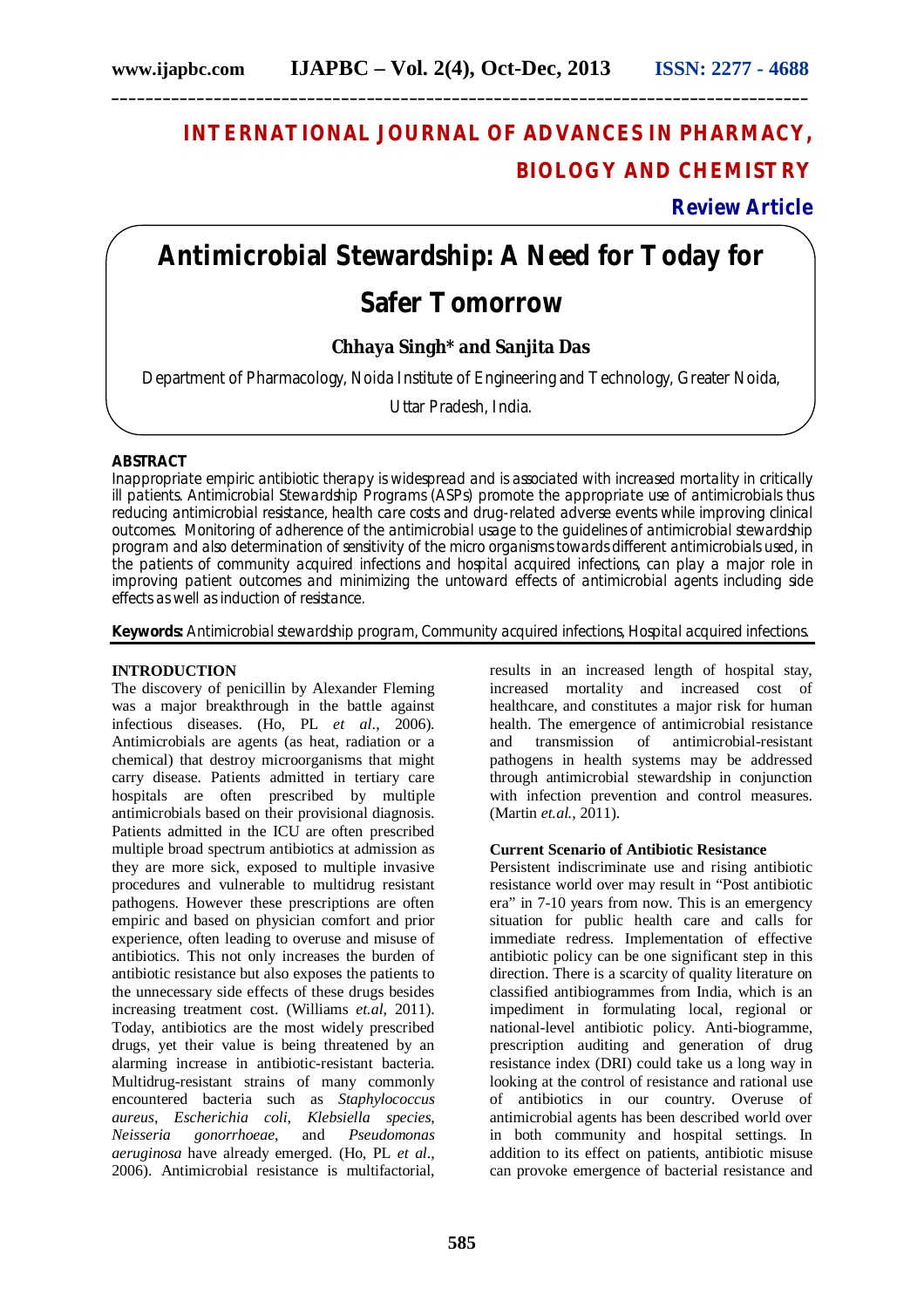increase healthcare cost. It is evident that optimizing antibiotic use is a challenge that deserves to be undertaken. It has been observed that the infectious disease physician plays a crucial role in controlling antibiotic use in the hospital, but a multidisciplinary team approach is known to do better. Though this is the scenario world over, particularly in intensive care units, in our country, we are more vulnerable due to the overwhelmingly indiscrete use and across-the-counter availability of antibiotics. (Wattal *et.al.,* 2012).

#### **Antimicrobial Stewardship**

The term '**steward**' is derived from the Old English word 'stigweard', combining 'stig' (hall) and 'weard' (keeper). Therefore, stewardship equates to 'the managing of'. Stewardship is the mantle under which many progressive causes operate, e.g., human rights, conservation, economic welfare, government reform and supervision. education, healthcare, disaster relief, animal welfare, mental health and efforts toward peace. MacDougall and Polk define an antimicrobial stewardship programme as an ongoing effort by a healthcare institution to optimise the use of antimicrobial agents among hospitalised patients in order to improve patient outcomes, ensure costeffective therapy and reduce adverse sequel of antimicrobial use (including antimicrobial resistance). Antimicrobial management programmes have been pursuing such goals for decades, although the term stewardship has been applied only infrequently. (Allerberger *et.al.,*  2008). Antimicrobial stewardship refers to coordinated interventions designed to improve and measure the appropriate use of antimicrobials by<br>promoting the selection of the optimal promoting the selection of the antimicrobial drug regimen, dose, duration of therapy, and route of administration. Antimicrobial stewards seek to achieve optimal clinical outcomes related to antimicrobial use, minimize toxicity and other adverse events, reduce the costs of health care for infections, and limit the selection for antimicrobial resistant strains.

#### **Goals of Antimicrobial Stewardship Program**

The primary goals of antimicrobial stewardship are to reduce patient morbidity and mortality, prevent or slow the emergence of antimicrobial resistance, and reduce adverse drug effects, including secondary infections, such as C difficile-associated diarrhoea. Secondary goals include a reduction in hospital length of stay and healthcare expenditures, without adversely affecting quality of care. Antimicrobial stewardship includes not only limiting inappropriate use but also optimising antimicrobial selection, dosing, route, and duration of therapy to maximise clinical cure or prevention of infection, while limiting the unintended consequences, such as the emergence of resistance,

adverse drug events, and cost. Specifically, the goals of antimicrobial stewardship programmes are:

- 1. To ensure the best clinical outcome, for treatment or prevention of infection
- 2. To minimise unintended consequences of antimicrobial use including
	- a. Adverse drug reactions
	- b. Selection of pathogenic organisms e.g. *Clostridium difficile*
	- c. Emergence of antimicrobial resistance
- 3. To minimise healthcare costs without compromising quality of care (Smyth *et.al.* 2009).

#### **Guidelines for Antimicrobial Stewardship Program**

Guidelines for developing an institutional program to enhance antimicrobial stewardship were published in 2007 by Infectious Diseases Society of America (IDSA) and the Society for Healthcare Epidemiology of America (SHEA). These guidelines call for a clinical pharmacist with infectious diseases (ID) training and an ID physician to serve as core members of a multidisciplinary antimicrobial stewardship team, with compensation provided for their time. According to the American Society of Health-System Pharmacists (ASHP) statement on the pharmacist's role in antimicrobial stewardship and infection prevention and control, pharmacists should assume a prominent role in antimicrobial stewardship because of their knowledge of and influence over antimicrobial use and membership on multidisciplinary committees in the institution.<br>A clinical microbiologist, infection control clinical microbiologist, infection control professional, information system specialist, and hospital epidemiologist should be included in the antimicrobial stewardship program (ASP) core team, according to Infectious Diseases Society of America (IDSA) and the Society for Healthcare Epidemiology of America (SHEA) guidelines (Martin *et.al.,* 2011).

 **Antimicrobial Stewardship Team and Administrative Support**

antimicrobial stewardship team includes an infectious diseases physician and a clinical pharmacist with infectious diseases training and that both of these individuals are compensated appropriately for their time. Optimally, the team should include a clinical microbiologist who can provide surveillance data on antimicrobial resistance, as well as an information system specialist who can provide the computer support necessary for surveillance and implementation of recommendations.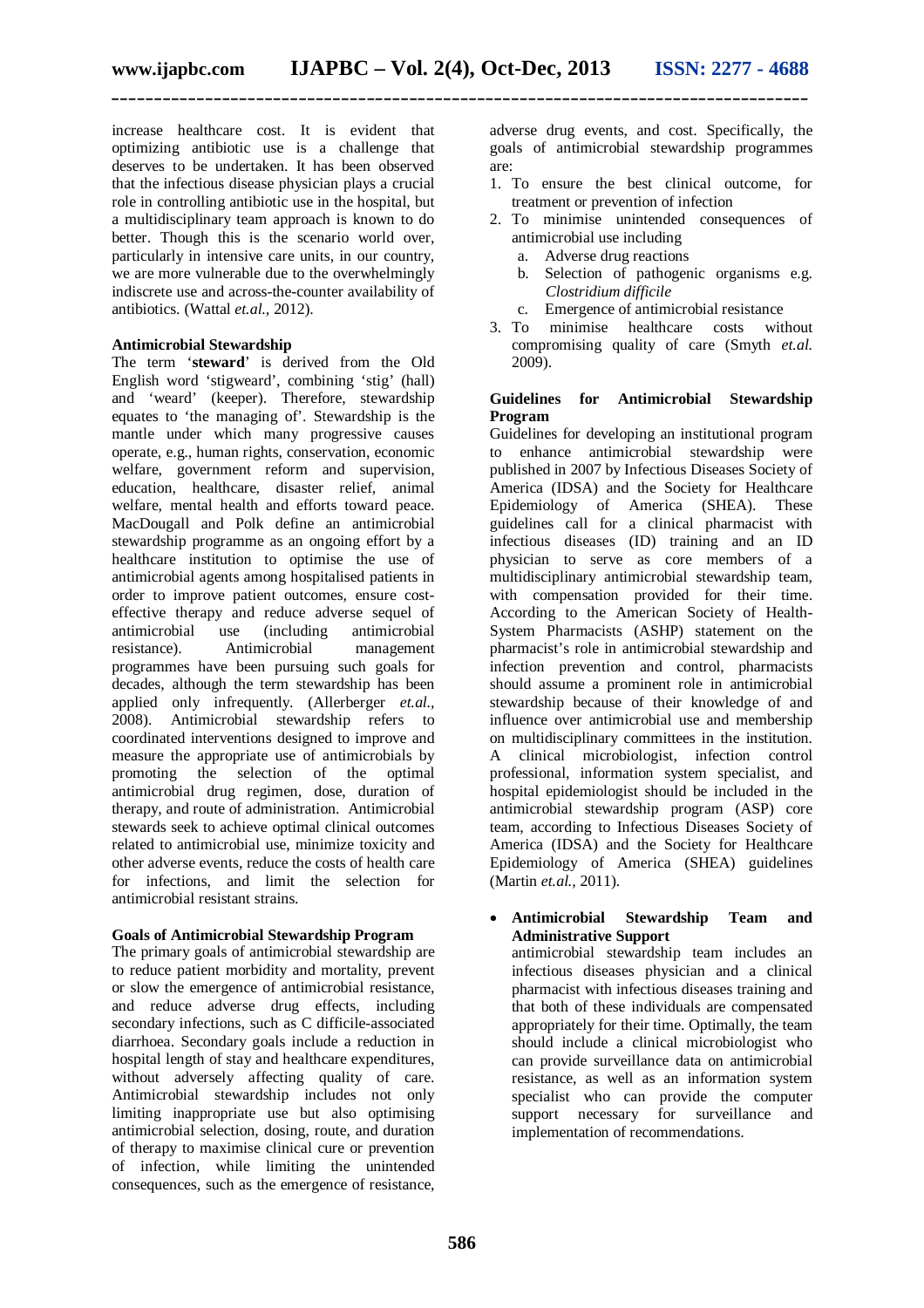**Elements of an Antimicrobial stewardship Program**

A comprehensive evidence-based stewardship program to combat antimicrobial resistance includes elements chosen from among the following strategies, which are based on local antimicrobial use and resistance problems, and on available resources that may differ depending on the size of the institution or clinical setting.

#### **ANTIMICROBIAL STEWARDSHIP STRATEGIES (**Dellit *et.al.,* 2007)

- **Active Antimicrobial Stewardship Strategies**
- **Prospective audit with intervention and feedback.** Prospective audit of antimicrobial use with direct interaction and feedback to the prescriber, performed by either an infectious diseases physician or a clinical pharmacist with infectious diseases training, can result in reduced inappropriate use of antimicrobials.
- **Formulary restriction and preauthorization requirements for specific agents.** Formulary restriction and preauthorization requirements can lead to immediate and significant reductions in antimicrobial use and cost and may be beneficial as part of a multifaceted response to a nosocomial outbreak of infection.

#### **Supplemental Antimicrobial Stewardship Strategies**

- **Education** Education is considered to be an essential element of any program designed to influence prescribing behaviour and can provide a foundation of knowledge that will enhance and increase the acceptance of stewardship strategies.
- **Guidelines and clinical pathways** Multidisciplinary development of evidencebased practice guidelines incorporating local microbiology and resistance patterns can improve antimicrobial utilization.
- **Antimicrobial cycling and scheduled antimicrobial switch**

"Antimicrobial cycling" refers to the scheduled removal and substitution of a specific antimicrobial or antimicrobial class to prevent or reverse the development of antimicrobial resistance within an institution or specific unit. Substituting one antimicrobial for another may transiently decrease selection pressure and reduce resistance to the restricted agent.

#### **Antimicrobial order forms**

Antimicrobial order forms decrease antimicrobial consumption in longitudinal studies through the use of automatic stop orders and the requirement of physician justification.

 **Combination therapy: prevention of resistance versus redundant antimicrobial coverage**

The rationale for combination antimicrobial therapy includes broad-spectrum empirical therapy for serious infections, improved clinical outcomes, and the prevention of resistance. Combination therapy does have a role in certain clinical contexts, including use for empirical therapy for critically ill patients at risk of infection with multi drug resistant pathogens, to increase the breadth of coverage and the likelihood of adequate initial therapy.

#### **Streamlining or de-escalation of therapy**

Streamlining or de-escalation of empirical antimicrobial therapy on the basis of culture results and elimination of redundant combination therapy can more effectively target the causative pathogen, resulting in decreased antimicrobial exposure and substantial cost savings.

#### **Dose optimization**

Optimization of antimicrobial dosing that accounts for individual patient characteristics (e.g., age, renal function, and weight), causative organism and site of infection (e.g., endocarditis, meningitis, and osteomyelitis), and pharmacokinetic and pharmacodynamic characteristics of the drug is an important part of antimicrobial stewardship.

#### **Conversion from parenteral to oral therapy**

Antimicrobial therapy for patients with serious infections requiring hospitalization is generally initiated with parenteral therapy. Enhanced oral bioavailability among certain antimicrobials such as fluoroquinolones, oxazolidinones, metronidazole, clindamycin, trimethoprimsulfamethoxazole, fluconazole, and voriconazole— allows conversion to oral therapy once a patient meets defined clinical criteria. This can result in reduced length of hospital stay, health care costs, and potential complications due to intravenous access.

#### **Computer Surveillance and Decision Support**

Computer-based surveillance can facilitate good stewardship by more efficient targeting of antimicrobial interventions, tracking of antimicrobial resistance patterns, and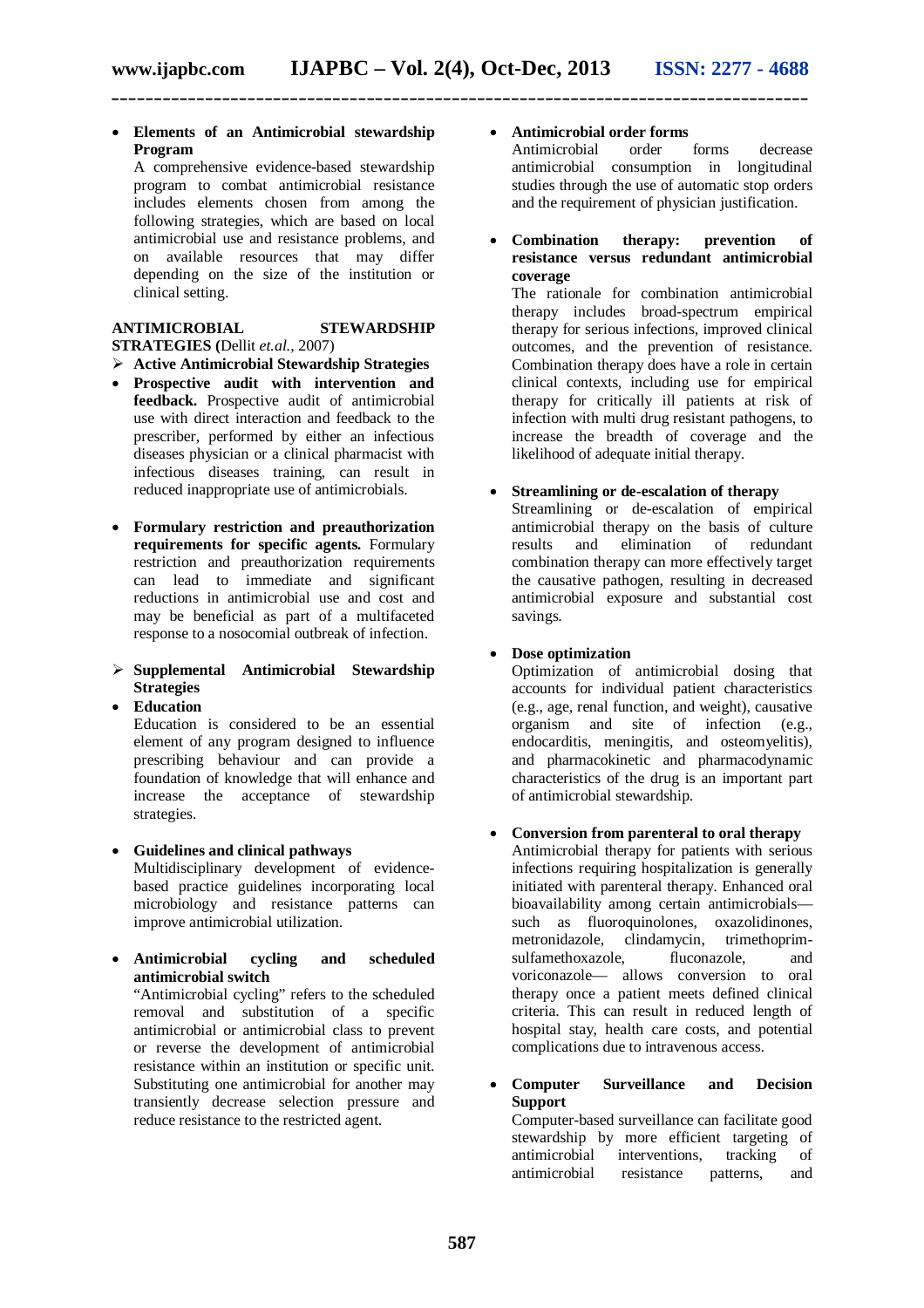identification of nosocomial infections and adverse drug events.

#### **Microbiology Laboratory**

The clinical microbiology laboratory plays a critical role in antimicrobial stewardship by providing patient-specific culture and susceptibility data to optimize individual antimicrobial management and by assisting infection control efforts in the surveillance of resistant organisms and in the molecular epidemiologic investigation of outbreaks.

 **Monitoring of Process and Outcome Measurements**

In conjunction with developing local strategies for improving antimicrobial stewardship, programs must establish process and outcome measures to determine the impact of antimicrobial stewardship on antimicrobial use and resistance patterns.

#### **Benefits of antimicrobial stewardship program**

An Antimicrobial Stewardship Programme has several benefits. It reduces the use of targeted antibiotics and antimicrobial expenditure. Nonetheless crude or infection-related mortality rates, time to receipt of appropriate antibiotics, and length of hospitalisation are not affected by the implementation of ASPs. These findings are important because they indicate that patient safety is not compromised. At an institutional level, programmes designed to limit utilisation of agents that exert greater effect on the above have reduced specific resistance rates. Measurement and monitoring is an essential part of the programme. After an initial implementation of a restricted formulary and antimicrobial approval system, one should review the formulary, assess its effectiveness, provide and coordinate ongoing physician education, and analyse antimicrobial utilisation data within the hospital. The programme should be dynamic and continually reassessed, with new components added and unsuccessful components deleted (Ho, PL *et.al*., 2006).

#### **Disadvantages of antimicrobial stewardship program**

The stewardship programme involves proactive monitoring and feedback. An alternative approach is 'no control' (i.e. only by passive means). Such an approach relies heavily on the distribution of national guidelines and has been shown not to work. Guidelines are seldom studied thoroughly by clinicians, and even if read, are unlikely to be incorporated into everyday practice. The perception of 'threatened physician autonomy' can be a significant hindrance. Another barrier to implementation is the perception that an ASP is solely cost-driven and patient safety may be

compromised. For this reason, recent reports have emphasised the inclusion of quality indicators such as time to reception of appropriate empirical antibiotics. (Ho, PL *et.al.*, 2006).

#### **Infection control and its measures**

Infection is the invasion of a host organism's bodily tissues by disease-causing organisms, their multiplication, and the reaction of host tissues to these organisms and the toxins they produce. Infections are caused by microorganisms such as viruses, prions, bacteria, and viroids, and larger organisms like macro parasites and fungi. Hosts can fight infections using their immune system. Mammalian hosts react to infections with an innate response, often involving inflammation, followed by an adaptive response. Pharmaceuticals can also help fight infections (Patel, D., and MacDougall, C., 2010).

Masks, respiratory protection, eye protection, face shields and gowns must be worn in specific conditions. Specific measures must also be carried out with regard to patient care equipment, linen and laundry, dishes, glasses, cups and eating utensils (Foucault, F. and Brouqui, P., 2007).

Infections can be classified as

#### **I: Community Acquired Infection and II: Hospital Acquired Infection.**

 **Community-acquired infections** Community-acquired infections are acquired anywhere other than in a healthcare facility, in settings such as schools, exercise facilities, or any place you come in contact with other people or with surfaces that have been contaminated. (Maya *et.al.*, 2010).

**Some of the most common community-acquired infections**

- *Staphylococcus & Methicillin Resistant Staphylococcus Aureus(MRSA)*
- *Clostridium difficile*
- *Vancomycin-Resistant Enterococci*
- *Noroviruses*

#### **Healthcare/ Hospital Acquired Infections** Hospital-acquired infections (HAIs) (also called "nosocomial infections" or "healthcare-associated infections") are infections that a patient acquires while in hospital being treated for some other condition. They have a significant impact on both patients and the province's health system. (ISBN 978-1-4249-7835-9 (PDF))

#### **1.9.2.1 Escape Pathogens**

*Enterococcus faecium, Staphylococcus aureus Clostridium difficile, Acinetobacter baumannii Pseudomonas aeruginosa, Enterobacteriaceae*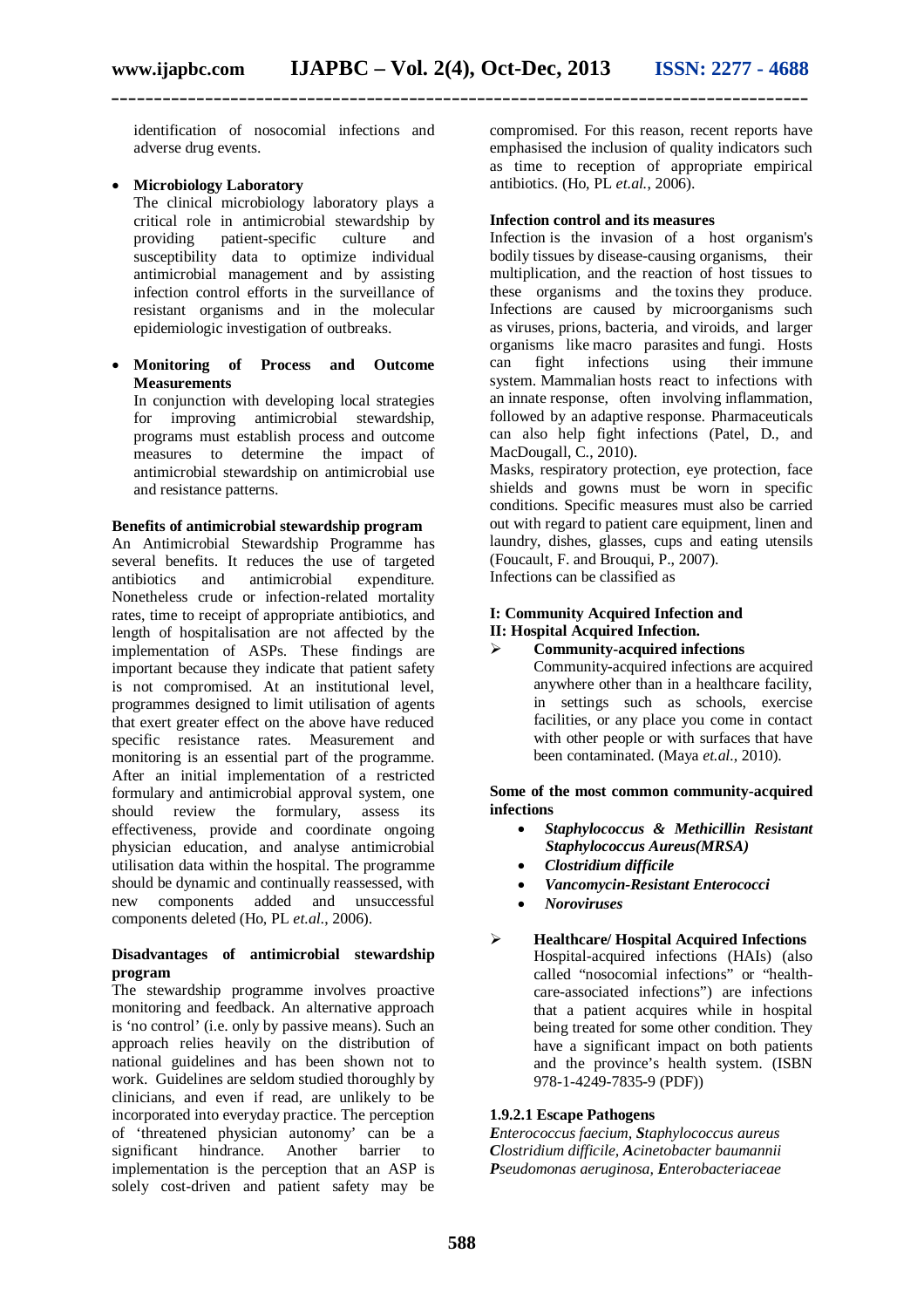(includes *Enterobacter* species, *Klebsiella pneumoniae, Escherichia coli*). The majority of hospital-acquired infections are caused by a small group of bacteria with increasing resistance to currently available antimicrobial agents. The acronym ESKAPE has been used for these pathogens—*Enterococcus faecium, Staphylococcus aureus (S. aureus), Klebsiella pneumoniae (K. pneumoniae), Acinetobacter baumannii, Pseudomonas aeruginosa (P. aeruginosa),* and *Enterobacter* species—because of the high likelihood of their escape from the effects of antimicrobial therapy. These agents are now referred to as ESCAPE pathogens (Table 1) with C for *Clostridium difficile* replacing K for *K. pneumoniae* and E for Enterobacteriaceae (which include *Enterobacter* species, *K. pneumoniae, Escherichia coli,* and other pathogens) instead of *Enterobacter* species, to reflect recent increases in antimicrobial resistance in and the impact of hospital-acquired infections caused by these organisms. (Martin *et.al.,* 2011).

#### **Factors influencing the development of nosocomial infections (**Ducel, G. *et.al.,* 2002)

- **i. The microbial agent** Contact between the patient and a microorganism does not by itself necessarily result in the development of clinical disease.
- **ii. Environmental factors**

Health care settings are an environment where both infected persons and persons at increased risk of infection congregate. Patients with infections or carriers of pathogenic microorganisms admitted to hospital are potential sources of infection for patients and staff.

**iii. Patient susceptibility**

Patients with chronic disease such as malignant tumours, leukaemia, diabetes mellitus, renal failure, or the acquired immunodeficiency syndrome (AIDS) have an increased susceptibility to infections with opportunistic pathogens.

**iv. Bacterial resistance** Many patients receive antimicrobial drugs. The widespread use of antimicrobials for therapy or prophylaxis (including topical) is the major determinant of resistance.

#### **CONCLUSION**

Antimicrobial stewardship will demarcate the sensitivity of the antimicrobials towards community-acquired infections as well as the hospital-acquired infections and suggest the measures for reducing cause of morbidity and mortality associated with it. Infections caused by resistant or MDR (multi drug resistance) pathogens are associated with increased mortality, longer length of hospital stay, and higher healthcare costs.

The prevalence of these dangerous bacteria will affects antimicrobial choices across a wider range of patients, particularly when choosing empiric<br>therapy. Together with infection control. therapy. Together with infection control, antimicrobial stewardship is an attractive solution to the challenges posed by antimicrobial resistance. Emphasis must be given on the de-escalation of therapy than escalation of therapy which helps in decreased risk of bacterial resistance.

#### **REFRENCES**

- 1. Ho PL, Cheng JCF, ching PTY, kwan JKC, Lim WWL, Tong WCY, Wu T, Tse CWS, Lam R, Yung R and Seto WH. Optimising antimicrobial prescription in hospitals by introducing an antimicrobial stewardship programme Hong Kong: consensus statement. Hong Kong Med J. 2006;12:141-148.
- 2. Williams A, Mathai A and Phillips A. Antibiotic prescription pattern at admission into a tertiary level intensive care unit in Northern India. Journal of pharmacy and Bio allied sciences. 2011;3(4):531-536.
- 3. Martin C, Goff DA, Karam GH, Dombrowski SR and Chant RD. Implementing Antimicrobial Stewardship Programs in Health Systems., Continuing Education Discussion Guide. 2011; 1-16.
- 4. Wattal C. Development of antibiotic resistance and its audit in our country: How to develop an antibiotic policy. Indian J Med Microbiol. 2012; 30:381-383.
- 5. Allerberger F and Mittermayer H. Antimicrobial stewardship. Clinical Microbiology and Infection. 2008;14(3):197- 199.
- 6. Smyth E, Cunney R, Bergin C, Lambert JO, Reilly A, Philbin M and Silke B. Guidelines for Antimicrobial Stewardship in Hospitals in Ireland, Published on behalf of SARI by HSE Health Protection Surveillance Centre. 2009; ISBN 978-0-9551236-7-2.
- 7. Shlaes DM, Gerding DN, John JF, Craig WA, Bornstein DL, Duncan RA, Eckman MR, Farrer WE, Greene WH, Lorian V, Levy S, McGowan JE, Paul SM, Ruskin J, Tenover FC and Watanakunakorn C. Society for Healthcare Epidemiology of America and Infectious Diseases Society of America Joint Committee on the Prevention of Antimicrobial Resistance: Guidelines for the Prevention of Antimicrobial Resistance in Hospitals. Clinical Infectious Diseases, 1997;25:584-589.
- 8. Dellit TH, Owens RC, McGowan JE, Gerding DN, Weinstein RA, Burke JP, Huskins WC, Paterson DL, Fishman NO, Carpenter CF, Brennan PJ, Billeter M and Hooton TM. Infectious Diseases Society of America and the Society for Healthcare Epidemiology of America Guidelines for Developing an